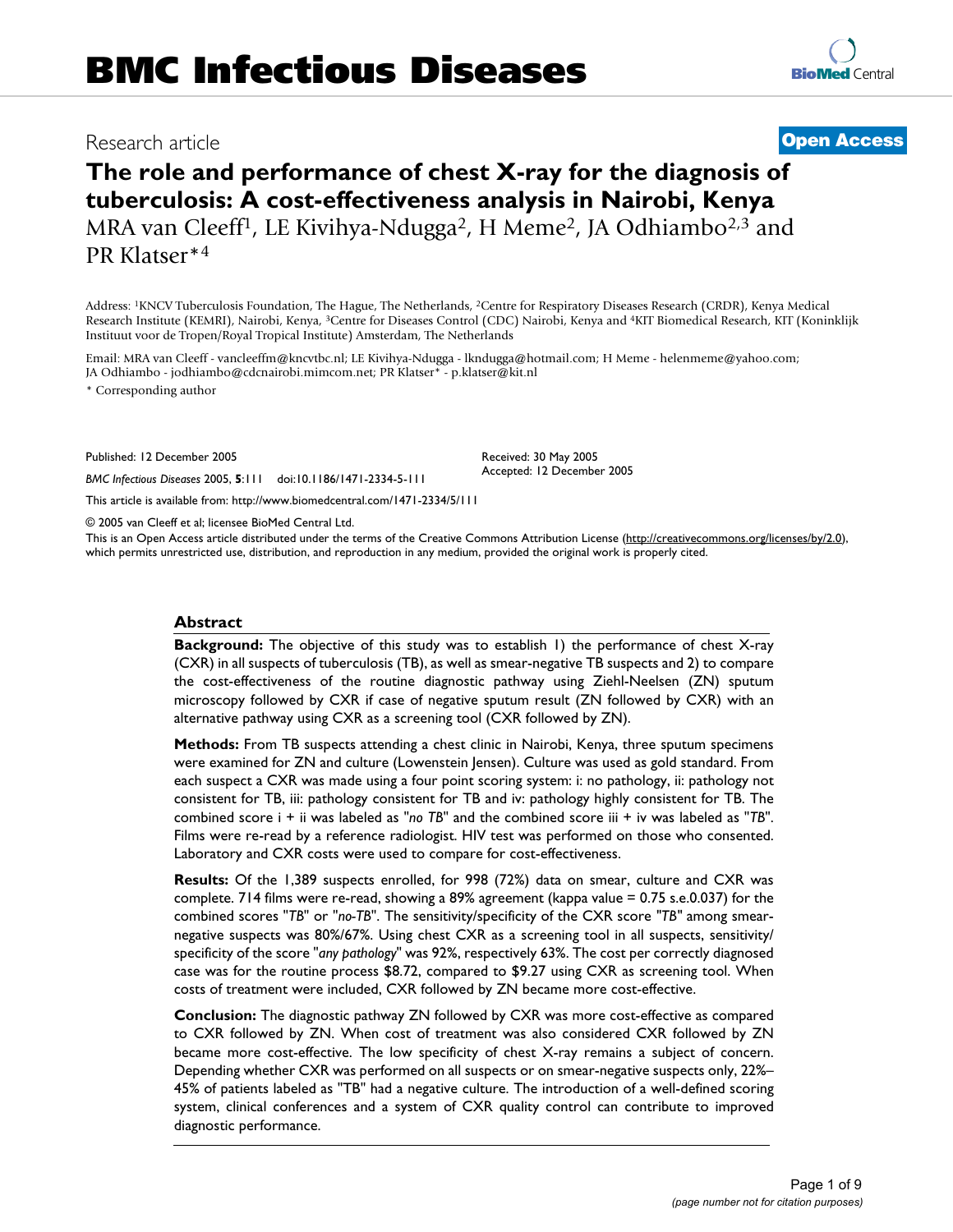

Flowchart of the two diagnostic pathways.

# **Background**

Since the World Health Organization (WHO) introduced the DOTS strategy in 1993 for the control of tuberculosis (TB), Chest X-ray (CXR) has been discouraged for the diagnosis of TB [1]. As TB is mainly transmitted by sputum smear-positive patients, the DOTS strategy strongly promotes smear microscopy for the diagnosis of TB among symptomatic patients, the so-called TB suspects. Chest X-ray is restricted to diagnosing smear-negative TB among those suspects whose sputum examination is negative [2]. Smear microscopy with Ziehl-Neelsen (ZN) staining is mostly used. Because of its low specificity, if diagnosis among TB suspects would be based on CXR, this would lead to a substantial proportion (37%) of overdiagnosis [3]. But even, when restricting CXR for the diagnosis of smear-negative TB among smear-negative suspects, the proportion of over-diagnosis remains high (23%) [4].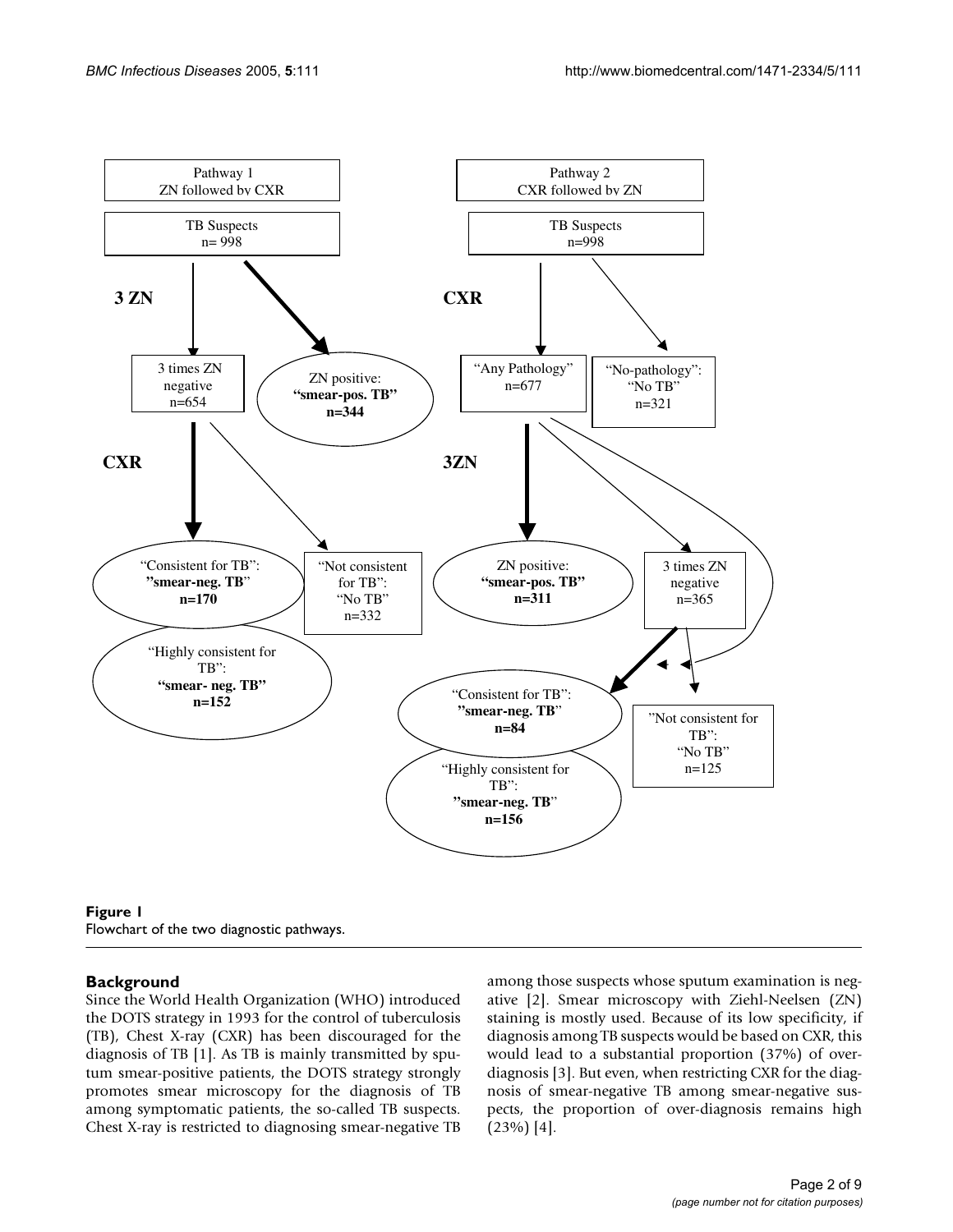The performance of CXR expressed as sensitivity and specificity to pick-up culture-positive TB cases depends on the intensity and the presentation of the disease, which in turn is influenced by a range of other factors. A major factor is the HIV status of the patient. In mild immunocompromised TB patients, the appearance of the CXR is often classical with cavitations and upper lobe infiltrates, while in severe immunocompromised TB patients, the appearance is often atypical [5]. Other factors influencing the presentation of the disease on the CXR film are delay in diagnosis and the sex of the patient [6]. Moreover, these factors are also interdependent of each other [5,6].

Another important factor is the experience and the interpretation skill of the reader [3], making CXR subject to intra- and inter-reader variation. Studies conducted in the 1950s showed that readers have a tendency to under-read  $(21 - 39%)$  rather than to over-read  $(2-19%)$  [3], with less discrepancy when readers were more experienced. A study in Japan using Miniature Mass Radiography found that around 20% of the cases with active TB were missed [3]. The well- known IUATLD study on X-ray classification in which 1,100 films were read by 90 experienced physicians and radiologists from 9 countries, found up to 34% disagreement on the question: "is the film normal?" and a 28% disagreement on the question: "is there a cavity present?" [3,7,8]. Finally, the performance of CXR also depends on the quality of the film, which depends on the functioning of the CXR machine, the reagents and the developing process. In addition to the fact that CXR is unable to distinguish 'smear-positive TB' from 'smearnegative TB', all above-mentioned factors contribute to certain degrees of over- and under-diagnosis.

Three steps are recommended as part of the diagnostic process and is widely practiced in most sub-Saharan countries. Step one is the identification of TB suspects among clinic attendees. Step two is the delivery of three sputa for smear microscopy for the diagnosis of 'smear-positive TB'. When all three smear results are negative, the TB suspects enter step three for a CXR for the diagnoses of 'smear-negative TB'. Although some patients may first start a course of broad-spectrum antibiotics before entering step three, the role of CXR for the diagnosis of 'smear-negative TB' is paramount.

Due to the large number of TB suspects that needs to be examined by smear microscopy to detect a TB patient, as is the case in many sub-Saharan cities, adherence to the prescribed diagnostic procedures is often difficult. This counts for both the laboratory technicians as well as for the patients. When these procedures are not strictly followed, misclassification and under-diagnosis may occur [4]. In such settings, an alternative diagnostic pathway can be used, in which all TB suspects are first subjected to a

CXR leaving smear microscopy only for those suspects showing pathology on the CXR (CXR followed by ZN).

In this study, we calculated the performance of CXR in two different patient groups (all TB suspects and the smear-negative suspects. We also studied the cost-effectiveness of the two diagnostic pathways; 1) the routine diagnostic pathway of smear microscopy followed by CXR on those suspects with negative smear results (ZN followed by CXR) and 2) the alternative pathway using CXR as a screening tool by subjecting only those suspects to a ZN smear who showed any form of pathology on the CXR (CXR followed by ZN) (Figure 1).

# **Methods**

Between March 2000 and March 2001 TB suspects, aged 15 to 65 years, attending Rhodes Chest Clinic (RCC) in Nairobi were enrolled into the study. A TB suspect was defined as somebody presenting at the clinic with a cough of more than 3 weeks and/or symptoms of haemoptysis.

TB suspects were counseled to obtain informed consent and to deliver three sputum samples. A spot specimen was collected at the first attendance day, an early morning sputum was collected the next day at home and a third spot specimen collected when the patient brought his/her morning sputum to the clinic. Each sputum specimen was examined using ZN smear microscopy and Mycobacterial culture [3]. A slide was labelled ZN positive if one acid fast bacillus was seen in reading a minimum of at least 100 fields. For culture a volume of 0.25 ml of each decontaminated processed sputum specimen was inoculated onto slants of Lowenstein-Jensen (LJ) medium in culture bottles (Becton Dickenson Microbiology Systems, Cockeysville, MD, USA). The cultures were incubated at 37°C for 8 weeks and examined for growth twice weekly for the first 2 weeks and weekly thereafter until a definitive result was obtained [9,10]. Accuprobe® (GenProbe, San Diego, CA, USA) testing identified 98.7% of all culture-positive samples as *M. tuberculosis* and a small proportion (1.3%) was identified as mycobacterium other than *M. tuberculosis*  $(MOTT)[10]$ .

All TB suspects had a CXR. As part of the routine diagnostic procedures of the Kenyan National Leprosy and Tuberculosis Programme [11], initially CXR was performed only on those suspects whose three sputum smear results were ZN negative. From those who had a positive ZN smear result a CXR was also taken, however after the diagnosis was made. A four point scoring system was introduced to report on the CXR results (i: no pathology, ii: pathology not consistent for TB, iii: pathology consistent for TB and iv: pathology highly consistent for TB). A patient was labeled as 'TB" when the CXR showed pathology consistent and/or highly consistent for TB (CXR score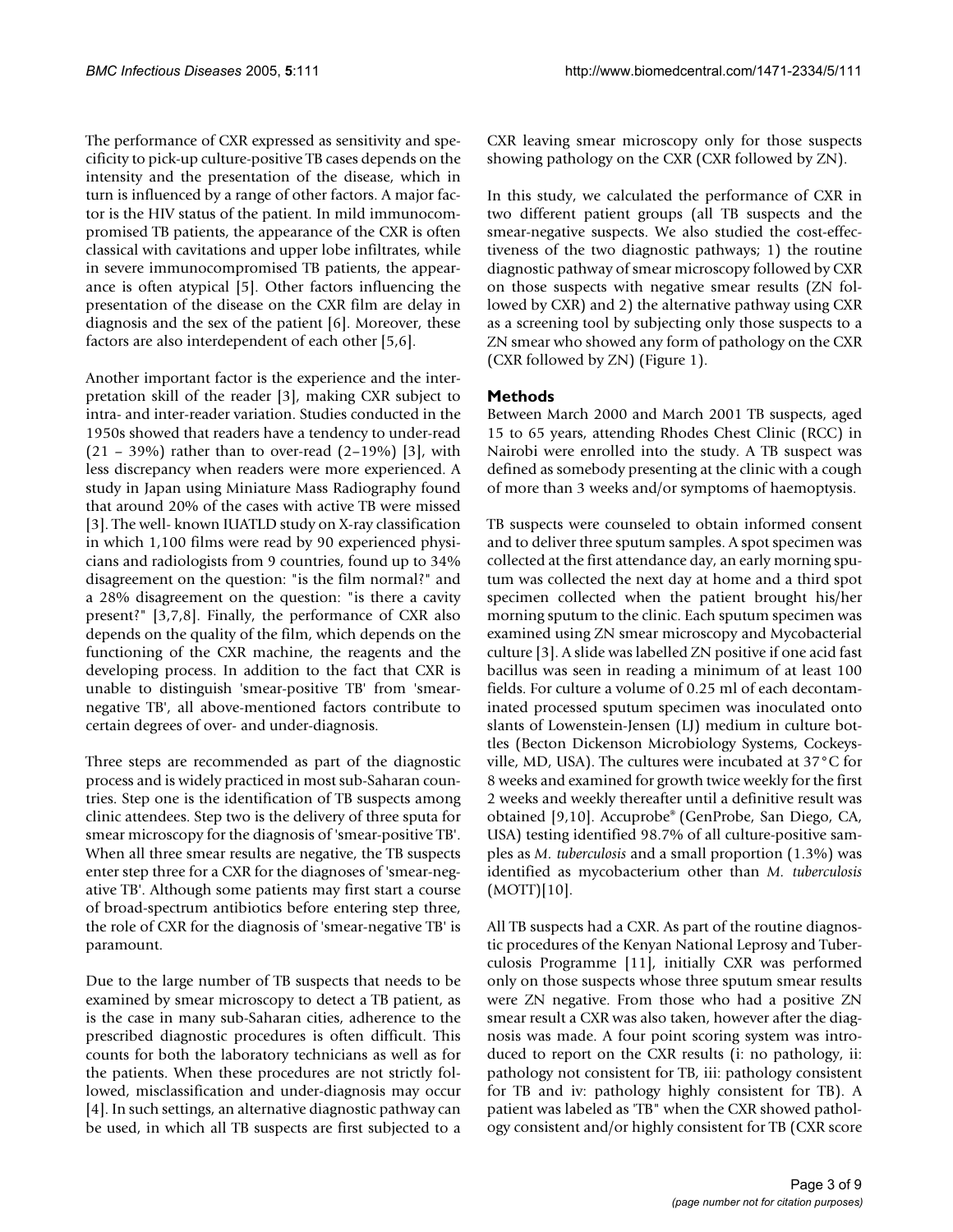|                             | Total $(N = 657)$ | Culture positive $(N = 226)$ | Culture negative $(N = 431)$ |
|-----------------------------|-------------------|------------------------------|------------------------------|
| a) Highly consistent for TB | 152 (100%)        | 109(72%)                     | 43 (28%)                     |
| b) Consistent for TB        | 171 (100%)        | 71 (42%)                     | 100(58%)                     |
| c) Pathology, but no TB     | 22 (100%)         | 6(27%)                       | 16(73%)                      |
| d) No pathology             | 312 (100%)        | 40 (13%)                     | 272 (87%)                    |
| <u>" TB"*: (a+b)</u>        | 323 (100%)        | <u>180 (56%)</u>             | 143 (44%)                    |
| <u>" no-TB": (c+d)</u>      | 334 (100%)        | <u>46 (14%)</u>              | 288 (86%)                    |

**Table 1: Results of CXR examination stratified by culture in TB suspects excluding those who were smear-positive on ZN microscopy. (N = 657).**

\* Smear-negative pulmonary TB

iii and/or iv). Features such as solitary hilar and mediastinal shadows, and diffuse small nodular shadows or pleural effusion were considered as consistent for TB. Patchy or nodular shadows, cavitations and calcified shadows were considered as highly consistent with TB. The radiologist of RCC established the score. A random selection was re-scored by a reference radiologist, blinded for the outcomes of the RCC reader and the ZN smear results.

According to the Kenyan guidelines [11], a patient was labeled having 'smear-positive TB' if at least one out of three sputum examination results was ZN positive. (This is in contrast to other countries where at least two sputum examinations should be positive). A patient was defined as 'smear-negative TB' when three sputum smears were ZN negative and the CXR scored '*TB*'. Culture was used as gold standard. A culture-positive patient having at least one positive culture result out of three interpretable results was regarded as a proven TB case. A patient with three negative culture results was regarded as a non-TB case.

Patients were also counseled for HIV testing on a voluntary basis Antibodies to HIV were determined by the Virinostika HIV Uni-Form II *plus 0* assay from Organon Teknika (Boxtel, The Netherlands). Those who did not want an HIV test remained eligible for study inclusion. For this study a patient was scored HIV positive, if one test was positive.

Direct costs were established as described earlier and concerned costs to screen 998 suspects [12]. Labor costs were calculated from salary scales and routine allowances of the staff involved. The costs of materials and equipment for routine screening were included. Only laboratory costs and cost to establish a CXR were used to compare the costeffectiveness of the two diagnostic processes. Cost analysis was based on processing a maximum of 50 ZN slides and 50 CXRs per day, which was an average performance of the clinic. Two trained staff performed each procedure. To follow a full course of treatment only health service costs were included. Cost-effectiveness analysis was used to compare the two diagnostic pathways. A correctly diagnosed case, defined as a culture-positive patient, was used as the effect. A sensitivity analysis was made to assess to what extent change in different TB prevalence environments would affect cost-effectiveness. Costs are expressed in US\$, using an exchange rate of US\$ 1 = 74 KSh (Kenyan Shillings)

Data were analyzed using Epi info and SPPS statistical software. Chi-square test was used to compare binary data. Likelihood ratios were used for the sensitivity analysis. Logistic regression was performed on culture positive TB patients to assess the impact of HIV on test performance.

# **Results**

In total 1,389 suspects were enrolled. A result on all three sputum samples and a CXR was available for 998 (72%) suspects, forming the study group. Of the remaining 391 (28%) suspects, 169 (12%) missed a third culture result, mainly due to contamination and 222 (16%) had no CXR taken, mainly because they did not return to the clinic. Characteristics of the patients not included were similar to the study group.

Of the study group, 559 (59%) were culture-positive, 600 (60%) were men and 398 (40%) women with a median age of 30 years and respectively 27 years ( $p = 0.001$ ). For 341 (34%) of the study group a sputum was positive for ZN, leaving 657 (66%) initially subjected to CXR for the diagnosis of smear-negative TB. In total, 714 (72%) CXRs were re-read. When comparing all four scores, the two readers showed an agreement of 70% (kappa value 0.55, s.e. 0.023), while for the combined 2-scale score "*TB*" or "*no-TB*" the agreement was 89% (kappa value = 0.75, s.e.0.037)

The proportion of men who consented to voluntary HIV testing was 29% as compared to 24 % of the women (p >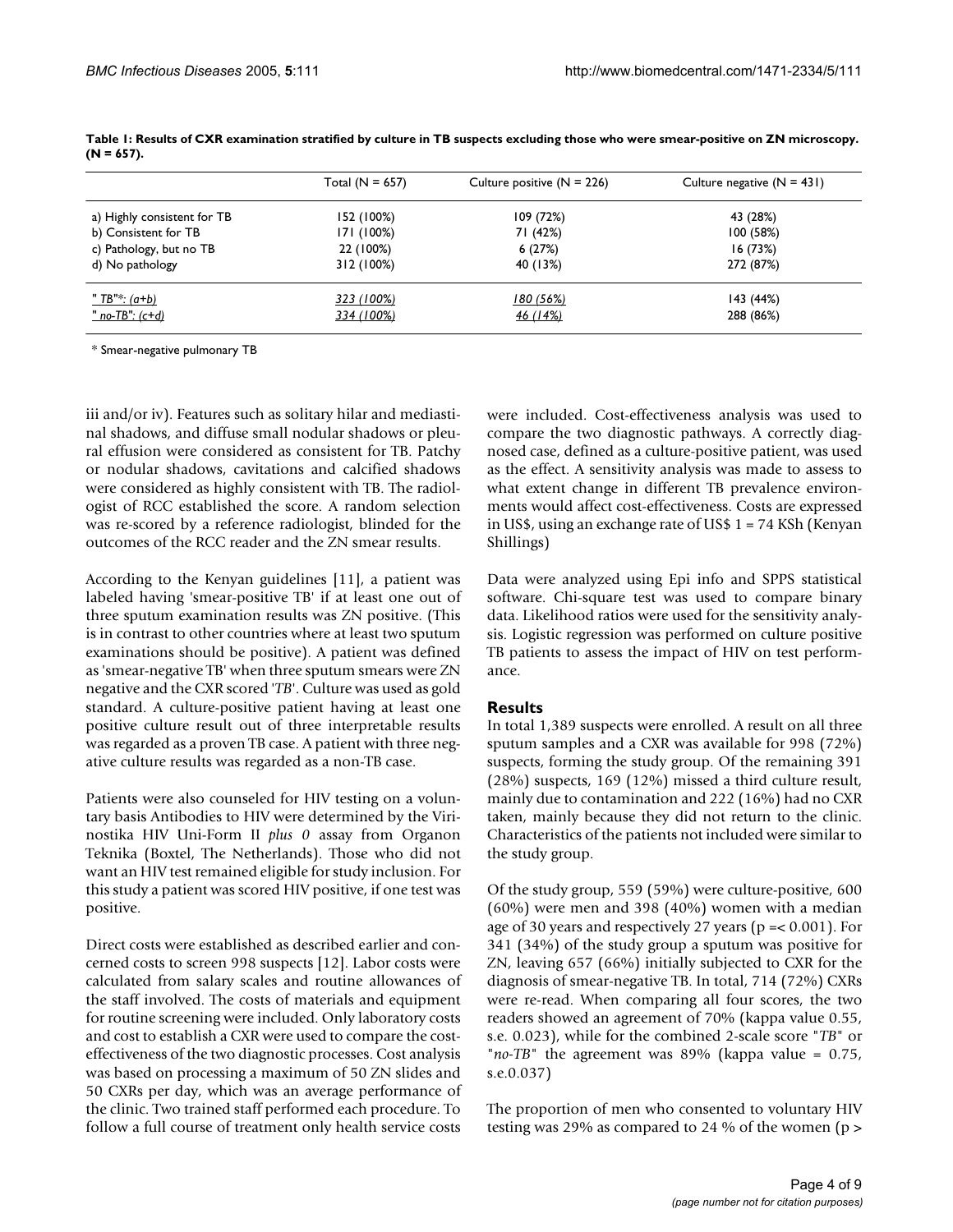|                             | Total $(N = 998)$ | Culture positive $(N = 559)$ | Culture negative $(N = 439)$ |
|-----------------------------|-------------------|------------------------------|------------------------------|
| a) Highly consistent for TB | 423 (100%)        | 379 (90%)                    | 44 (10%)                     |
| b) Consistent for TB        | 229 (100%)        | 127 (55%)                    | 102(45%)                     |
| c) Pathology, but no TB     | 27 (100%)         | 9(33%)                       | 18 (67%)                     |
| d) No pathology             | 319 (100%)        | 44 (14%)                     | 275 (86%)                    |
| "any pathology"(a+b+c)      | 679 (100%)        | <u>515 (76%)</u>             | 164(24%)                     |
| <u>" no-TB": (c+d)</u>      | 364(100%)         | 53 (15%)                     | 293 (85%)                    |

**Table 2: Results of CXR examination stratified by culture in all TB suspects. (N = 998).**

0.05). The seroprevalence was significantly higher among women than that among men  $(55.9\% \text{ versus } 33.9\% , p =$ 0.0002).

Among the sputum smear-negative suspects, 49% (323/ 657) had a CXR score "*TB*", of which 180 (56%) were culture positive (Table 1). Of the 226 culture positive suspects, 80% (180/226) had a CXR result "*TB*", leaving 20% (46/226) with a score "*no- TB*" not picked-up.

When applying CXR on all suspects, the yield in detecting culture positive suspects with the combined score "Any pathology" was 92% (515/559), leaving 8 % culture-positive suspects undetected (Table 2).

Table 3 shows the sensitivity/specificity for each of the CXR scores in different suspect groups, as well as for the entire diagnostic processes. Using CXR as a screening tool on all suspects by using the score "*any pathology"* the sensitivity was 92%, slightly higher when the score *"TB"* was used (91%). Using CXR as a diagnostic tool on smear-negative suspects, the sensitivity of the score *"TB"* was 80%. The sensitivity of the score "Highly consistent for TB"

(48%) was significantly lower as compared to the similar score on all suspects.

The sensitivity of the routine diagnostic pathway (ZN followed by CXR) was 4% higher (93%) than the alternative pathway (89%) (CXR followed by ZN), leaving 7% and 11% respectively culture-positive cases undetected. As compared to the alternative pathway, the routine pathway was more sensitive for both for smear-positive, as well as for smear-negative TB cases.

Logistic regression was performed to identify whether age, sex and HIV were risk factors influencing the performances of CXR. Performing CXR on all suspects, the odds of having a CXR score "*TB*" was lower for women (aOR = 0.66, 95% CI 0.51–0.84, p < 0.01) than men, but there was no association with age or HIV. Restricted to smearnegative suspects, the result "*TB*" was associated with HIV, though this was not statistically significant (aOR 1.72, 95% CI 0.72–3.05, p = 0.064). The sensitivity of the score "Highly consistent for TB" among HIV- negative suspects was higher (77%) as compared to HIV-positive suspects (49%),

|                                    |  | Table 3: CXR performance on all suspects and on suspects excluding those who were ZN-positive. Culture (patient based) used as gold |
|------------------------------------|--|-------------------------------------------------------------------------------------------------------------------------------------|
| standard (95% confidence interval) |  |                                                                                                                                     |

| Score of the reader                                                  | Sensitivity   | Specificity   | <b>PPV</b>          | <b>NPV</b>          |
|----------------------------------------------------------------------|---------------|---------------|---------------------|---------------------|
| CXR on all suspects ( $n = 998$ )                                    |               |               |                     |                     |
| a) Highly consistent for TB                                          | $68(64 - 72)$ | $90(87-93)$   | $0.90(0.87-0.93)$   | $0.69(0.65 - 0.72)$ |
| b) Consistent for TB                                                 | $23(19-26)$   | 77 (73–80)    | $0.55(0.49 - 0.62)$ | $0.44(0.40-0.47)$   |
| c) Pathology, but no TB                                              | $2(0-3)$      | 96 (94–98)    | $0.33(0.16 - 0.51)$ | $0.43(0.40 - 0.46)$ |
| <u>"TB" (a+b)</u>                                                    | 91 (88-93)    | $67(62 - 71)$ | $0.78(0.74 - 0.81)$ | $0.84(0.81 - .088)$ |
| "any pathology" (a+b+c)                                              | $92(90-94)$   | $63(58-67)$   | $0.76(0.73 - 0.79)$ | $0.86(0.82 - 0.90)$ |
| CXR on suspects excluding those who were $ZN$ positive ( $n = 657$ ) |               |               |                     |                     |
| a) Highly consistent for TB                                          | 48 (42–55)    | $90(87-93)$   | $0.72(0.65 - 0.79)$ | $0.77(0.73 - 0.81)$ |
| b) Consistent for TB                                                 | $31(25-37)$   | $77(73-81)$   | $0.42(0.34 - 0.49)$ | $0.68(0.83 - 0.90)$ |
| c) Pathology but no TB                                               | $3(1-5)$      | 96 (95–98)    | $0.27(0.9 - 0.46)$  | $0.65(0.62 - 0.69)$ |
| <u>"TB" (a+b)</u>                                                    | $80(74 - 85)$ | $67(62 - 71)$ | $0.56(0.50 - 0.61)$ | $0.86(0.83 - 0.90)$ |
| The entire diagnostic process $(n = 998)$                            |               |               |                     |                     |
| ZN followed by CXR                                                   | 93 (91–95)    | $62(57-67)$   | $0.76(0.72 - 0.79)$ | $0.87(0.83 - 0.91)$ |
| CXR followed by ZN                                                   | $89(86-91)$   | $97(84 - 90)$ | $0.90(0.87 - 0.92)$ | $0.86(0.83 - 0.89)$ |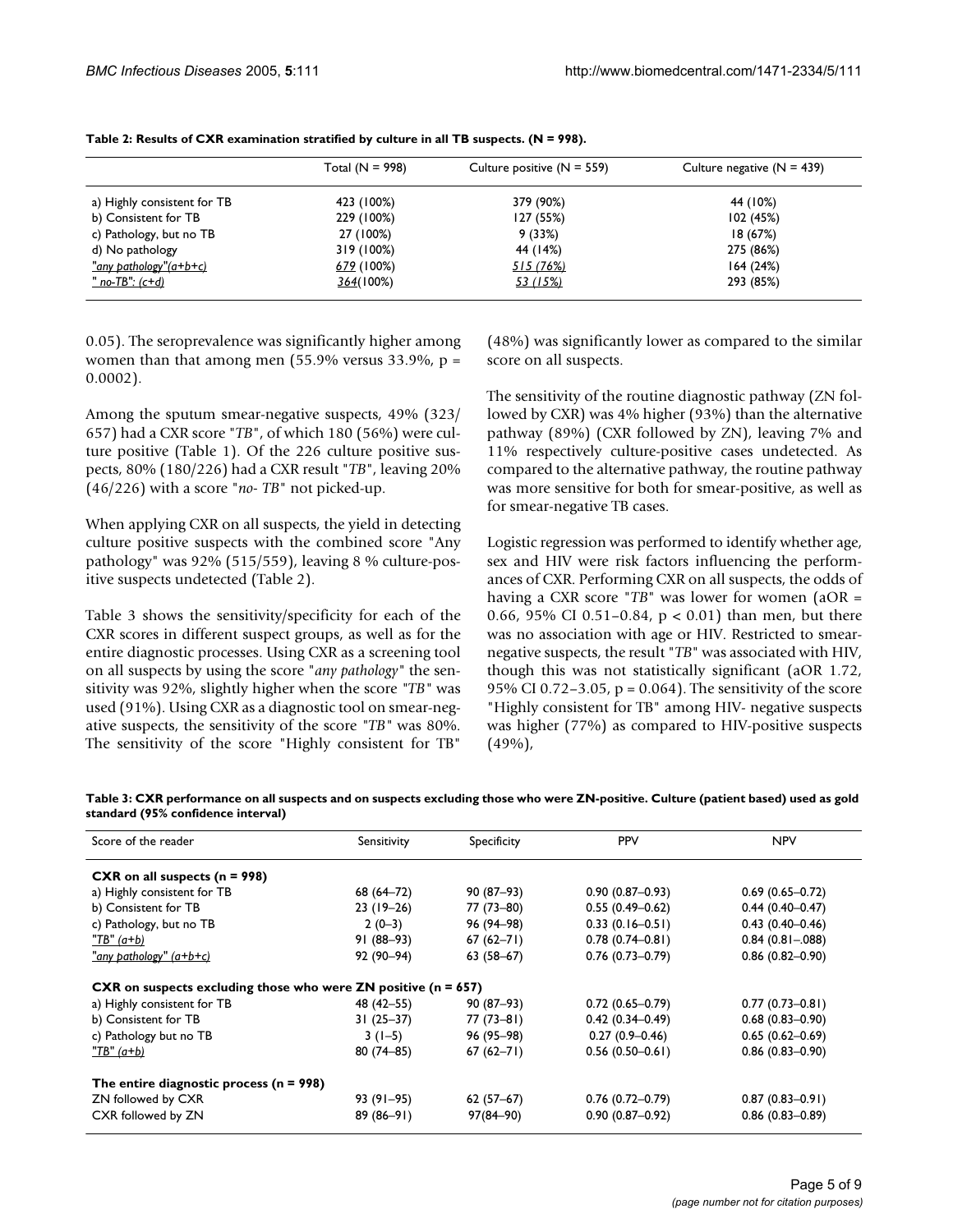|                                                                     | ZN followed by CXR ( $n = 998$ ). | CXR followed by $ZN(n = 998)$ |
|---------------------------------------------------------------------|-----------------------------------|-------------------------------|
| Number of culture positive suspects                                 | 559                               | 559                           |
| Number of patient put on treatment                                  | 666                               | 55 I                          |
| Number Culture pos. patient put on treatment                        | 514                               | 496                           |
| $C+/ZN+$ patients put on treatment                                  | 335                               | 308                           |
| $C+/ZN$ - patient put on treatment                                  | 179                               | 188                           |
| Number Culture neg. patients put on treatment (Over diagnosis)      | 152                               | 56                            |
| Number Culture pos. patients not put on treatment (Under diagnosis) | 45                                | 63                            |
| Laboratory service                                                  |                                   |                               |
| Labour costs                                                        | \$973                             | \$973                         |
| Investment costs                                                    | \$135                             | \$135                         |
| <b>Running costs</b>                                                | \$1,706                           | \$1,151                       |
| <b>Total laboratory costs</b>                                       | \$2,814                           | \$2,259                       |
| X-ray service                                                       |                                   |                               |
| Labour costs                                                        | 154                               | \$154                         |
| Investment costs                                                    | 237                               | \$237                         |
| <b>Running costs</b>                                                | 1,278                             | \$1,946                       |
| <b>Total CXR service costs</b>                                      | 1,669                             | \$2,337                       |
| Total diagnostic costs                                              | \$4,483                           | \$4,596                       |
| Cost per correctly diagnosed patient                                | \$8.72                            | \$9.27                        |
| Total treatment costs **                                            | \$76,565                          | \$63,422                      |
| Diagnostic costs + treatment costs                                  | \$81,048                          | \$68,018                      |
| Cost per correct diagnosed patient including costs of treatment.    | \$158                             | \$137                         |

#### **Table 4: Results of the two diagnostic pathways including costs\* and cost-effectiveness in US\$. (N = 998)**

\* costs only include health service costs

\*\* costs for health service to treat a patient: \$115

As earlier described [6], the sensitivity of the score "*TB*" among smear-negative suspects was higher for men (82%) than for women (77%). The specificity was more or less similar (66% versus 68%), and improved considerably when using the score "highly consistent with TB" (88% and 93%, respectively). Culture-positive men harbor more cavities than women (62% versus 50%) and also the average number of cavities among men (2.0) was significantly higher ( $p = 0.032$ ) as compared to women (1.6).

Table 4 shows results of the two diagnostic pathways including the costs and cost-effectiveness to examine 998 TB suspects. The routine process detected 335 smear-positive TB cases, 9% more as compared to the alternative process. The cost-effectiveness per correctly diagnosed case for the routine process was slightly better (US\$8.72 and US\$9.27) however, when treatment costs were considered, including costs of treatment of those falsely diagnosed, the alternative pathway was more cost effective (US\$ 137 versus US\$ 158).

Figure 2 shows a sensitivity analysis comparing the costeffectiveness of the two diagnostic pathways, including costs of treatment for different proportions (prevalence) of culture-positive cases among all suspects. In settings with a low TB prevalence, CXR used as a screening tool was more cost-effective, while in settings with a TB prevalence of more then 40% the cost-effectiveness of both diagnostic processes was almost equal.

Figure 3a and 3b show the probability of a patient having TB using ZN microscopy and CXR in settings with different TB prevalence. A positive ZN smear result was the best test to predict a culture-positive case; while the CXR score '*No pathology*' was the best test to rule-out TB.

# **Discussion**

Many studies indicate that CXR is unreliable for the diagnosis of TB [3]. In contrast to other studies [3], we found little difference between the reader at RCC and the reference reader. Our study showed that the performance of CXR expressed as sensitivity and specificity in picking-up culture positive TB patients, differed among different patient groups. When cavities are present, which is more commonly seen in far-developed smear-positive TB, the interpretation of the film may be easier, resulting in a higher sensitivity and specificity. This clarifies why for example, the sensitivity of the score "Highly consistent for TB" in all suspects was 68%, while the same score was only 48% among the smear-negative suspects. Cavities are also less pronounced among HIV-positive TB cases, which clarifies why among these groups the sensitivity of CXR was reduced as well, an observation consistent with a study conducted in Spain where a considerable number of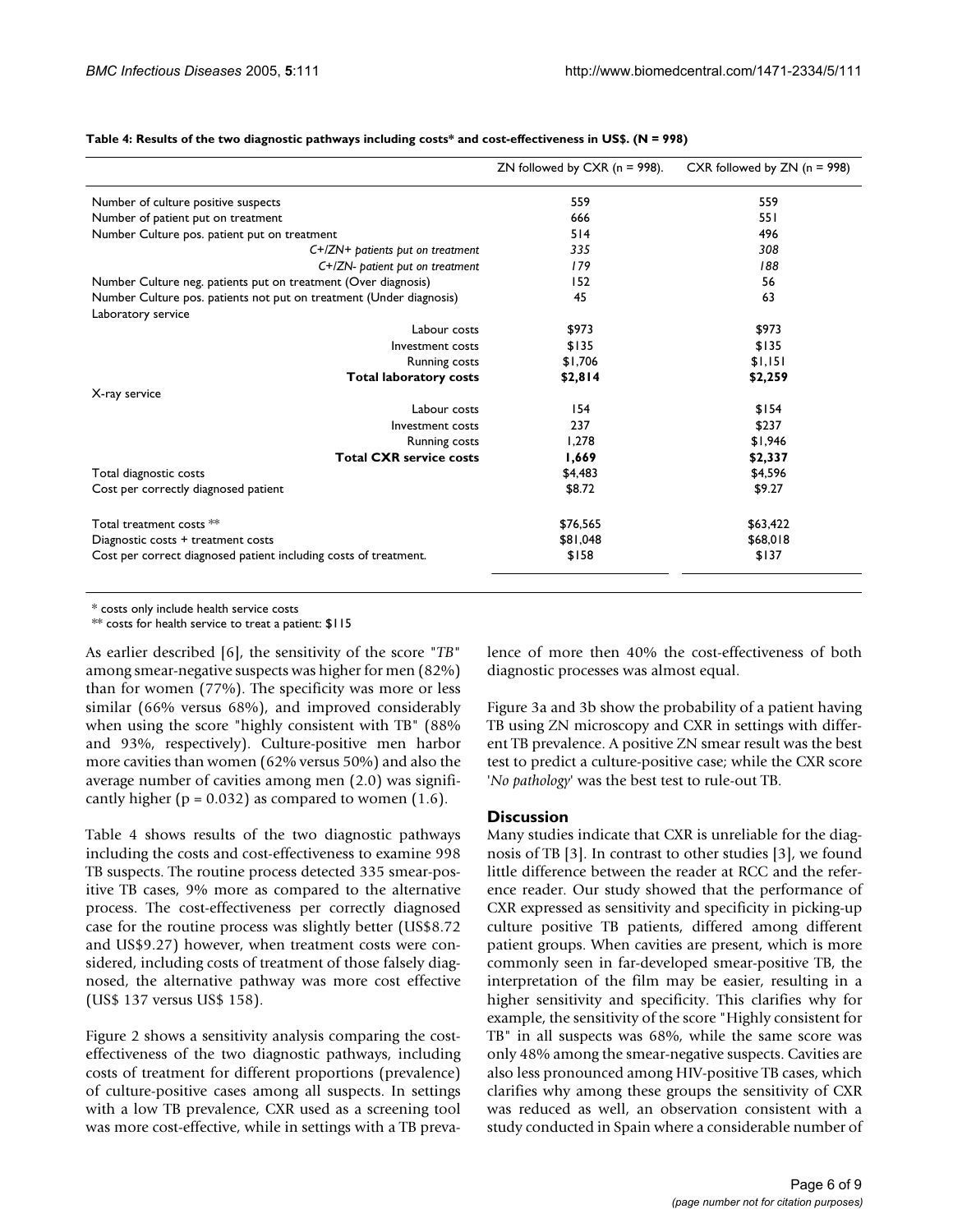

#### Figure 2

Cost effectiveness (including treatment costs) of two diagnostic processes (ZN followed by CXR and CXR followed by ZN) for different prevalence of culture positive TB in the suspect population.

HIV positive TB patients had a normal CXR [13]. For similar reasons, the sensitivity among women was found lower as compared to men [6].

The presentation of TB, and consequently the performance of the CXR reading, is also influenced by delay in accessing diagnosis with longer delays associated with high numbers of cavities. Such findings were consistent with a study in Canada, showing over a 10 year period, an increase in normal CXRs from 1% to 10% among proven TB cases, which was associated with earlier diagnosis [14]

The low specificity of CXR remains a subject of concern. When the CXR was labeled as "*TB*", comprising the combined score "Highly consistent for TB" and "Consistent for TB", the specificity was low (67%). As a consequence, the number of patients labeled as having TB using CXR with a negative culture that were placed treatment was rather high: 22% among all suspects and 45% among smear-negative suspects.

The challenge is to increase the specificity of CXR and diminish the proportion of over-diagnosis of smear-negative cases. The introduction of the four point scoring system, using only the score "Highly consistent for TB" for diagnosing TB and starting a course of broad-spectrum antibiotics on those suspects with a score "Consistent for TB" may improve performance. By doing so, we found that over-diagnosis could be reduced up to 67%, while only 8% fewer culture positive cases would start immediate treatment.

Regarding diagnosis of smear-negative TB, the clinician often only relies on the CXR result. The radiologist in turn



#### Figure 3

A: Predictive values of ZN microscopy and the CXR scores: "Highly consistent for TB" and "Consistent for TB" for having a positive culture result for *M. tuberculosis*. B: Predictive values of ZN microscopy (three negative results), CXR score "No pathology" to exclude culture-positive TB.

usually has little or no information about the patient and in case of doubt may tend to give a positive result. Moreover, although the interpretation of CXR is more complicated than that of smear examination, quality control is hardly practiced for CXR.

The global DOTS strategy advocates that diagnosis is based on smear microscopy and restricts CXR only for the detection of "smear-negative TB cases". Our study supports this strategy. The routine diagnostic process (ZN followed by CXR) detected 9% more culture and 9% more smear-positive TB cases as compared to the alternative process (CXR followed by ZN).

When dealing with many TB suspects, the alternative pathway using CXR as a screening tool is often considered as being cost-effective [15]. When only direct costs of laboratory and CXR were included, we found the routine diagnostic process is more cost effective. One should however take into account that the high numbers of patients over-diagnosed, and who are falsely put on treatment, also implies other costs. When treatment costs of all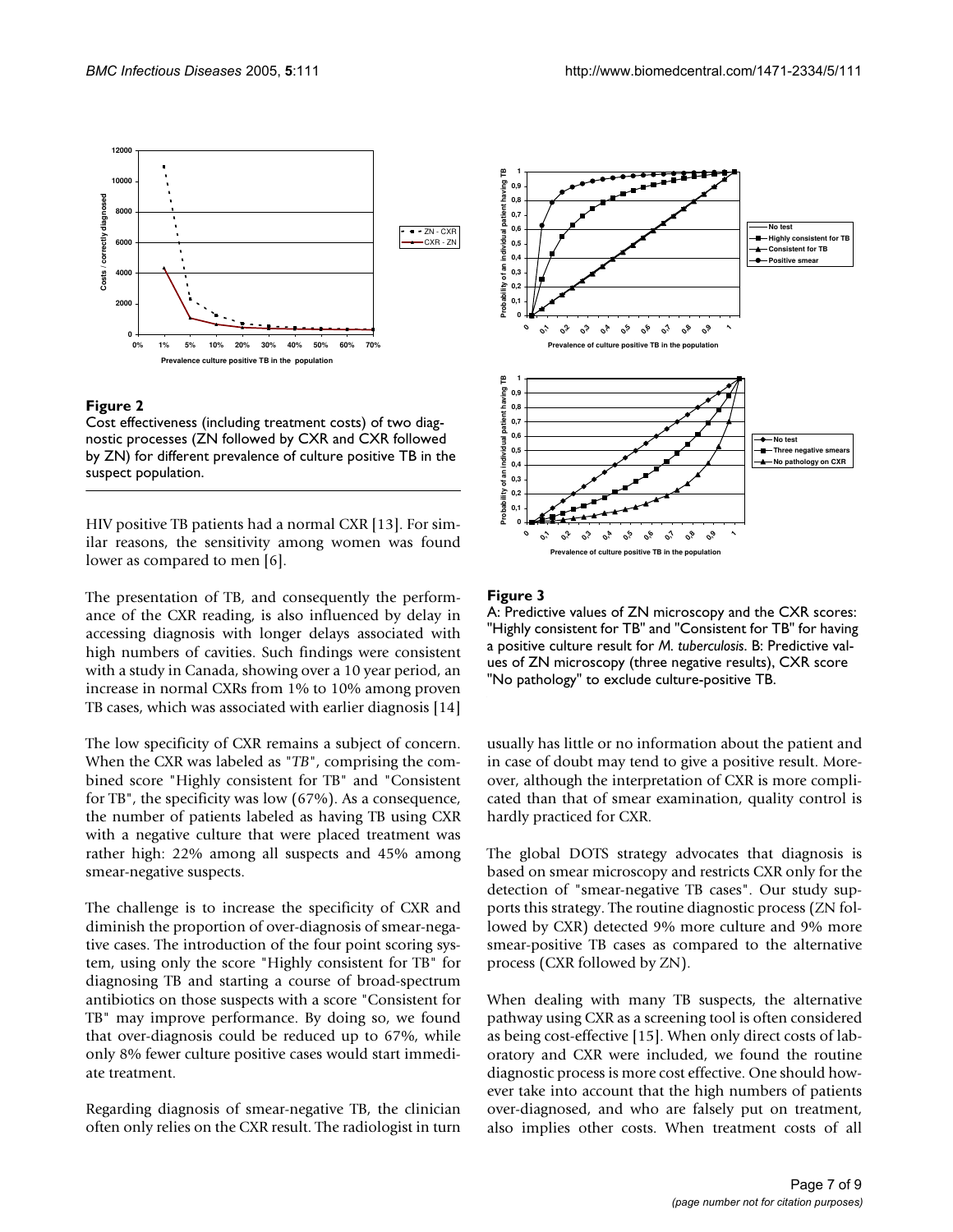patients were included in the analysis, including the treatment of those culture-negative patients, the cost-effectiveness of the alternative process became slightly better. Emphasis to reduce the falsely diagnosed patients is therefore important.

The prevalence of culture-positive TB cases among the study group was rather high (59%) and may be biased by the proportion of suspects (16%) who did not return to the clinic for a CXR and were not included in the study population, and who all were culture-negative. In the sensitivity analysis (including treatment costs) adjusting for the prevalence of TB, the alternative pathway remained more cost-effective, but became more pronounced in settings with TB prevalence lower than 30%, as for example is the case in total population prevalence surveys.

In addition to diagnosis, CXR play also a role in HIV/TB combined programs. More countries are implementing Isoniazid preventive therapy for HIV infected persons to reduce the development of TB [16]. But before starting a course of Isoniazid one should rule out active TB. Although a study performed in Botswana suggested otherwise [17], we found that the CXR score "No pathology" with a certainty of over 90% rules out active TB.

#### **Conclusion**

In our study, the routine diagnostic pathway (ZN followed by CXR) identified a higher number of smear-positive cases as compared to the alternative process (CXR followed by ZN) and was also more cost-effective. The low specificity of CXR remains a subject of concern. Depending on the group of patients, 22%–45% of cases with a CXR result "*TB*" and consequently put on treatment, had a negative culture.

From the findings of the study, we believe that the introduction of a clearly defined four point scoring system for CXR for the interpretation of CXR may well improve the diagnostic performance. Consequently those patients with a score "Highly consistent for TB" can start directly anti-TB treatment, while those patients with a score "Consistent for TB" can be considered for a course of broad spectrum antibiotics with appropriate follow-up.

Being a function of many factors, the performance of CXR could also improve when the radiologist, through clinical conferences, would know the underlying information of the patients, such as treatment history, age or HIV status. Moreover, being so important members of the diagnostic team, radiologists should be included in NTP training programs. Finally, until we have new diagnostic tests available for field use, we need to ensure not only the quality of smear microscopy, but also the quality of CXR. The latter could be improved through the introduction of quality systems.

#### **Competing interests**

The author(s) declare that they have no competing interests.

#### **Authors' contributions**

All authors participated equally in the design, coordination, analysis and writing of the study.

#### **Acknowledgements**

We would like to thank the staff of Rhodes Chest Clinic and KEMRI CDRD for their participation in the study. We acknowledge the financial support of The Netherlands Ministry of Development Co-operation.

#### **References**

- 1. WHO: **Framework for effective tuberculosis control.** WHO/ TB/94.179, Geneva, WHO; 1994.
- 2. Trebucq A: **[Revisiting sputum smear microscopy.](http://www.ncbi.nlm.nih.gov/entrez/query.fcgi?cmd=Retrieve&db=PubMed&dopt=Abstract&list_uids=15260269)** *Int J Tuberc Lung Dis* 2004, **8(7):**805.
- 3. Toman K: **Tuberculosis case-finding and chemotherapy. Questions and Answers.** *First Edition WHO 1979: 28–38 and 44– 50 and Second Edition WHO* 2004:51-65.
- 4. Van Cleeff MR, Kivihya-Ndugga L, Githui W, Ng'ang'a LW, Odhiambo JA, Klatser PR: **[A comprehensive study on the efficiency of the](http://www.ncbi.nlm.nih.gov/entrez/query.fcgi?cmd=Retrieve&db=PubMed&dopt=Abstract&list_uids=12588021) [routine pulmonary tuberculosis diagnostic process in Nai](http://www.ncbi.nlm.nih.gov/entrez/query.fcgi?cmd=Retrieve&db=PubMed&dopt=Abstract&list_uids=12588021)[robi.](http://www.ncbi.nlm.nih.gov/entrez/query.fcgi?cmd=Retrieve&db=PubMed&dopt=Abstract&list_uids=12588021)** *Int J Tuberc Lung Dis* 2003, **7(2):**186-190.
- 5. Harries AD, Maher D: **TB/HIV. A clinical manual.** *WHO/TB/96* 2000:42-44.
- 6. Kivihya-Ndugga L, Van Cleeff MR, Ng'ang'a LW, Meme H, Odhiambo JA, Klatser PR: **[Sex specific performance of the routine TB](http://www.ncbi.nlm.nih.gov/entrez/query.fcgi?cmd=Retrieve&db=PubMed&dopt=Abstract&list_uids=15786893) [diagnostic tests.](http://www.ncbi.nlm.nih.gov/entrez/query.fcgi?cmd=Retrieve&db=PubMed&dopt=Abstract&list_uids=15786893)** *Int J Tuberc Lung Dis* 2004, **9(3):**294-300.
- 7. Springett VH: **[Results of the international study on x-ray clas](http://www.ncbi.nlm.nih.gov/entrez/query.fcgi?cmd=Retrieve&db=PubMed&dopt=Abstract&list_uids=5710245)[sification. Conclusions.](http://www.ncbi.nlm.nih.gov/entrez/query.fcgi?cmd=Retrieve&db=PubMed&dopt=Abstract&list_uids=5710245)** *Bull Int Union Tuberc* 1968, **41:**125-129.
- 8. Nyboe J: **[Results of the international study on x-ray classifica](http://www.ncbi.nlm.nih.gov/entrez/query.fcgi?cmd=Retrieve&db=PubMed&dopt=Abstract&list_uids=5710244)[tion.](http://www.ncbi.nlm.nih.gov/entrez/query.fcgi?cmd=Retrieve&db=PubMed&dopt=Abstract&list_uids=5710244)** *Bull Int Union Tuberc* 1968, **41:**115-124.
- 9. Aber VR, Allen BW, Mitchison DA, Ayuma P, Edwards EA, Keyes AB: **Quality control in tuberculosis bacteriology: .1. Laboratory [studies on isolated positive culture and the efficiency of](http://www.ncbi.nlm.nih.gov/entrez/query.fcgi?cmd=Retrieve&db=PubMed&dopt=Abstract&list_uids=6777919) [direct smear examination.](http://www.ncbi.nlm.nih.gov/entrez/query.fcgi?cmd=Retrieve&db=PubMed&dopt=Abstract&list_uids=6777919)** *Tubercle* 1980, **61:**123-133.
- 10. Kivihya-Ndugga L, van Cleeff M, Juma E, Kimwomi J, Githui W, Oskam L, Schuitema A, van Soolingen D, Nganga L, Kibuga D, Odhiambo J, Klatser P: **[Comparison of PCR with the routine diagnostic](http://www.ncbi.nlm.nih.gov/entrez/query.fcgi?cmd=Retrieve&db=PubMed&dopt=Abstract&list_uids=15004046) [procedure of tuberculosis in a population of high tuberculo](http://www.ncbi.nlm.nih.gov/entrez/query.fcgi?cmd=Retrieve&db=PubMed&dopt=Abstract&list_uids=15004046)[sis and HIV prevalence.](http://www.ncbi.nlm.nih.gov/entrez/query.fcgi?cmd=Retrieve&db=PubMed&dopt=Abstract&list_uids=15004046)** *J Clin Microbiol* 2004, **42(3):**1012-1015.
- 11. Ministry of Health, Nairobi, Kenya: **Guidelines for Tuberculosis and Leprosy Control for Health Workers in Kenya.** *Edition* 2000.
- 12. Kivihya-Ndugga LE, van Cleeff MR, Githui WA, Nganga LW, Kibuga DK, Odhiambo JA, Klatser PR: **[A comprehensive comparison of](http://www.ncbi.nlm.nih.gov/entrez/query.fcgi?cmd=Retrieve&db=PubMed&dopt=Abstract&list_uids=14677891) [Ziehl-Neelsen and fluorescent microscopy for the diagnosis](http://www.ncbi.nlm.nih.gov/entrez/query.fcgi?cmd=Retrieve&db=PubMed&dopt=Abstract&list_uids=14677891) [of tuberculosis in a resource poor urban setting.](http://www.ncbi.nlm.nih.gov/entrez/query.fcgi?cmd=Retrieve&db=PubMed&dopt=Abstract&list_uids=14677891)** *Int J Tuberc Lung Dis* 2003, **7(12):**1163-1171.
- Navarro V, Guix J, Juan G, Nieto A, Roig P, Salavert M, Barranco MJ, Borras R: **Pulmonary tuberculosis with normal chest radiography and infection by human immunodeficiency virus.** *Enferm Infect Microbiol Clin* 1991, **9(1):**26-29.
- 14. Marciniuk DD, McNab BD, Martin WT, Hoeppner VH: **[Detection of](http://www.ncbi.nlm.nih.gov/entrez/query.fcgi?cmd=Retrieve&db=PubMed&dopt=Abstract&list_uids=10027446) [pulmonary tuberculosis in patients with a normal chest radi](http://www.ncbi.nlm.nih.gov/entrez/query.fcgi?cmd=Retrieve&db=PubMed&dopt=Abstract&list_uids=10027446)[ograph.](http://www.ncbi.nlm.nih.gov/entrez/query.fcgi?cmd=Retrieve&db=PubMed&dopt=Abstract&list_uids=10027446)** *Chest* 1999, **115(2):**445-452.
- 15. Grzybowski S, Allen EA, Black WA, Chao CW, Enarson DA, Isaac-Renton JL, Peck SH, Xie HJ: **[Inner-city survey for tuberculosis:](http://www.ncbi.nlm.nih.gov/entrez/query.fcgi?cmd=Retrieve&db=PubMed&dopt=Abstract&list_uids=3109292) [evaluation of diagnostic methods.](http://www.ncbi.nlm.nih.gov/entrez/query.fcgi?cmd=Retrieve&db=PubMed&dopt=Abstract&list_uids=3109292)** *Am Rev Respir Dis* 1987, **135(6):**1311-1315.
- 16. WHO: **Interim Policy on Collaborative TB/HIV Activities.** *WHO/HTM/TB* 2004:330.
- 17. Mosimaneotsile B, Talbot EA, Moeti TL, Hone NM, Moalosi G, Moffat HJ, Lee EJ, Kenyon TA: **[Value of chest radiography in a tubercu](http://www.ncbi.nlm.nih.gov/entrez/query.fcgi?cmd=Retrieve&db=PubMed&dopt=Abstract&list_uids=14615113)[losis prevention programme for HIV-infected people, Bot](http://www.ncbi.nlm.nih.gov/entrez/query.fcgi?cmd=Retrieve&db=PubMed&dopt=Abstract&list_uids=14615113)[swana.](http://www.ncbi.nlm.nih.gov/entrez/query.fcgi?cmd=Retrieve&db=PubMed&dopt=Abstract&list_uids=14615113)** *Lancet* 2003, **362:**1551-1552.